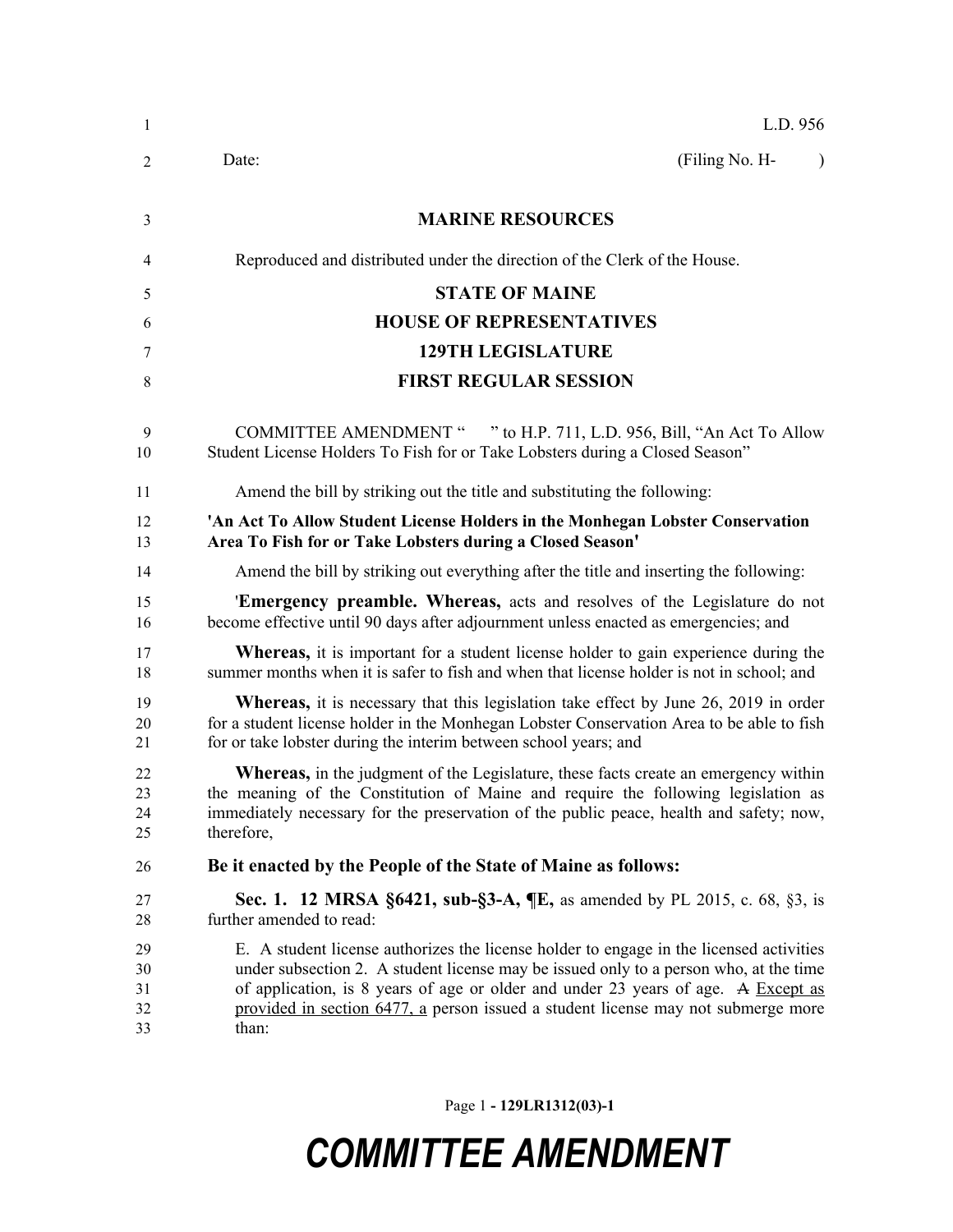|                | COMMITTEE AMENDMENT "<br>" to H.P. 711, L.D. 956                                            |
|----------------|---------------------------------------------------------------------------------------------|
| $\mathbf{1}$   | (1) Ten lobster traps in the coastal waters of the State if the person is 8 years of        |
| $\overline{2}$ | age or older and under 11 years of age;                                                     |
| 3              | (2) Fifty lobster traps in the coastal waters of the State if the person is 11 years        |
| 4              | of age or older and under 14 years of age; or                                               |
| 5              | (3) One hundred and fifty lobster traps in the coastal waters of the State if the           |
| 6              | person is 14 years of age or older and under 23 years of age.                               |
| 7              | A person issued a student license is enrolled in the apprentice program under section       |
| $\,8\,$        | 6422. When applying for a license the person must designate a sponsor and may               |
| 9              | designate up to 3 sponsors. For the purposes of this paragraph, "sponsor" means a           |
| 10             | person who holds a Class I, Class II or Class III lobster and crab fishing license          |
| 11             | issued under this section.                                                                  |
| 12             | Sec. 2. 12 MRSA §6472, sub-§1, as amended by PL 2007, c. 219, §2, is further                |
| 13             | amended to read:                                                                            |
| 14             | 1. Closed season. If Except as provided in section $6477$ , it is unlawful for a person     |
| 15             | to fish for or take lobsters in the Monhegan Lobster Conservation Area from June 26th to    |
| 16             | August 31st September 30th, both days inclusive, and on any day not included in the         |
| 17             | open season established by the commissioner under subsection 2.                             |
| 18             | <b>Sec. 3. 12 MRSA §6477, as enacted by PL 1997, c. 574, §4, is repealed and the</b>        |
| 19             | following enacted in its place:                                                             |
| 20             | §6477. Student license holder                                                               |
| 21             | <b>1. Trap tags.</b> Notwithstanding section 6474, a person issued a student license under  |
| 22             | section 6421 may not be issued by the commissioner more than:                               |
| 23             | A. Fifteen Monhegan Lobster Conservation Area trap tags in the Monhegan Lobster             |
| 24             | Conservation Area if the person is 8 years of age or older and under 14 years of age.       |
| 25             | $or$                                                                                        |
| 26             | B. Twenty-five Monhegan Lobster Conservation Area trap tags in the Monhegan                 |
| 27             | Lobster Conservation Area if the person is 14 years of age or older and under 23            |
| 28             | years of age.                                                                               |
| 29             | The license holder must tend the tagged traps from a vessel operated by a person            |
| 30             | registered under section 6474. The student license holder must be present when that         |
| 31             | license holder's lobster traps are tended. A student license holder shall certify on forms  |
| 32             | supplied by the commissioner that a person registered under section 6474 authorizes the     |
| 33             | student license holder to fish for or take lobsters from that person's vessel.              |
| 34             | 2. Student fishing during the closed season. Notwithstanding section 6472,                  |
| 35             | subsection 1, a person with a student license issued pursuant to section 6421 who is        |
| 36             | issued trap tags pursuant to this section is authorized to fish for or take lobsters in the |
| 37             | Monhegan Lobster Conservation Area during the closed season if that closed season           |
| 38             | occurs during an interim between school years.                                              |

Page 2 **- 129LR1312(03)-1**

## *COMMITTEE AMENDMENT*